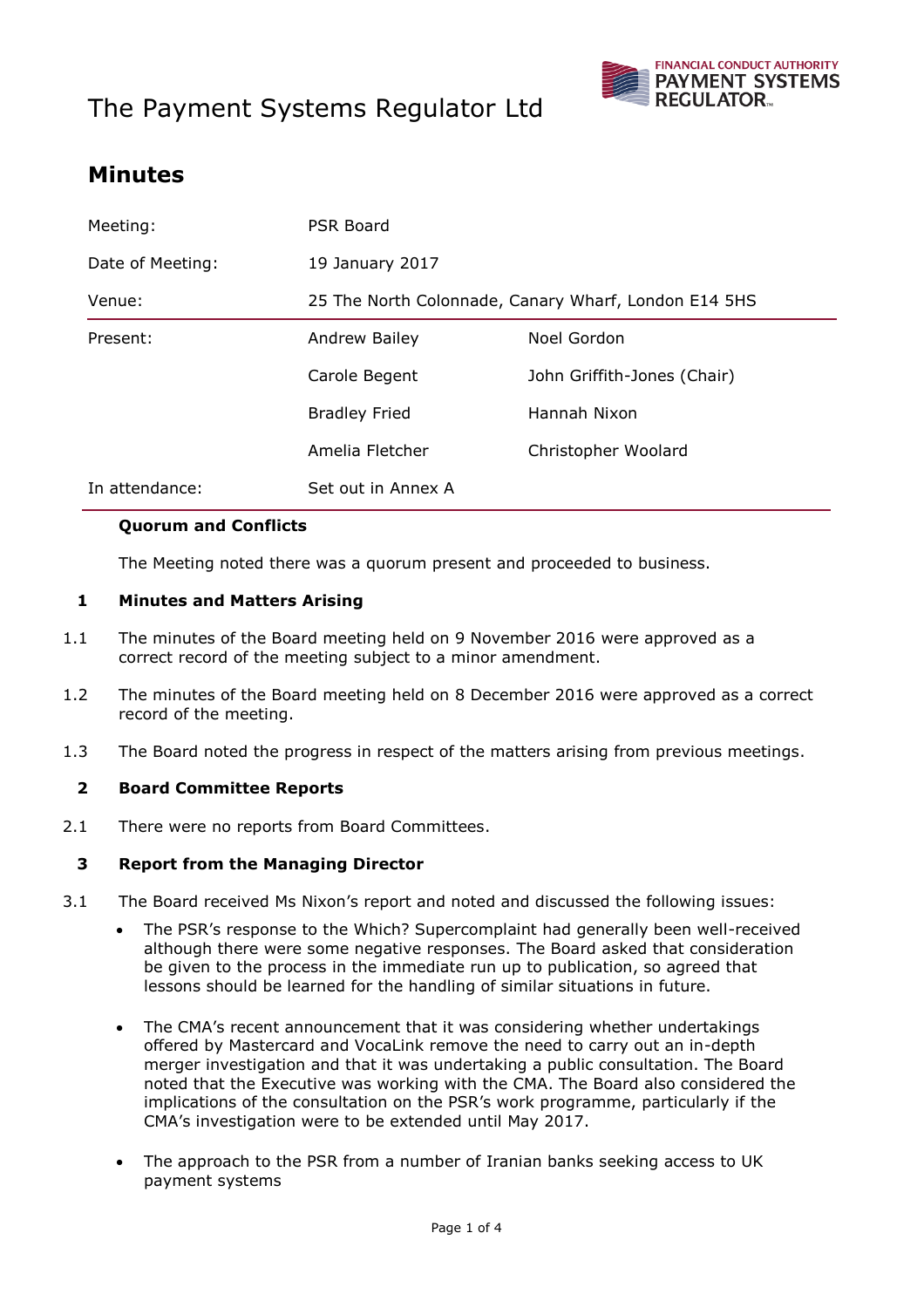The PSR had received its first formal application to exercise its s.57 FSBRA powers to vary the terms of an access agreement. The Board noted that the application had been received from a company that had received a notice of termination of all business relationships by its indirect access provider but had requested that the notice period be significantly extended. The Board noted the concerns of each party and that the PSR was gathering information from them. It was also noted that the parties had the right of appeal to the CMA if dissatisfied with the PSR's decision.

#### **4 Payments Strategy Forum - Milestones, risks and mitigations**

- 4.1 The Board received a briefing on the key interactions and interdependencies between the work of the Payments Strategy Forum ('the Forum'), the work on Payment Systems Operator consolidation and the Infrastructure Market review. The Board noted that the Forum proposed that the new payments architecture (NPA) become operational by 2020. Therefore, as it would not be efficient to procure new suppliers for BACS and Faster Payments, the new PSO would need to be in place by the end of 2017 to run the procurement process for the NPA. The Board discussed the implications of this.
- 4.2 The extent to which existing PSOs had been consulted on the new payments architecture was discussed and the Board emphasised the need for them to be involved in the development of the NPA blueprint in order to facilitate a smoother transition to the NPA. The team agreed that this is important and indicated that steps have been made to involve the technical specialists currently working in the PSOs. The Board indicated that it was also important to take careful note of criticism of the new architecture to guard against the risk of "group think" in its design. The Board also asked the Executive to ensure that any lessons to be learned from other countries' experience of introducing new payments architecture, such as Australia, were understood.
- 4.3 The Board discussed how the PSR could ensure that overlay services were going to be genuinely competitive and whether it would be desirable to amend the Forum's terms of reference to make this need more explicit. The team agreed to look at this and also agreed to bring examples of how competing overlay services (e.g. for Request to Pay) could function in the new architecture to ensure competition.
- 4.4 The Board considered how the high level cost-benefit analysis in the strategy published in November would be developed and how the banks that control the current operators would view the costs. The Board was concerned that the banks may not prioritise the transition, which would cause delay. It would be important to explore synergies with work they are already undertaking and to ensure that they recognised that the alternative would also involve costs. It was explained that the cost of running the systems comprise the majority of the total costs for both the current and the future systems, and the industry would still need to invest in the payment systems when the current infrastructure contracts run out in 2020.

#### **5 Annual plan and budget 2017/18**

- 5.1 The Board received an update on the draft PSR Annual Plan for 2017/18 and provided comments on the structure and content. The Board felt that context could usefully be provided by a clearer articulation of an overall vision for the industry and that the proposed exploratory work should be expanded and linked to the statutory objectives. Following a general discussion, it was agreed that a near-final draft would be circulated to the Board in February for comments before approval was sought from the FCA Board at its meeting on 23 February.
- 5.2 The Board discussed the draft budget for 2017/18 and considered the key risks to achieving it.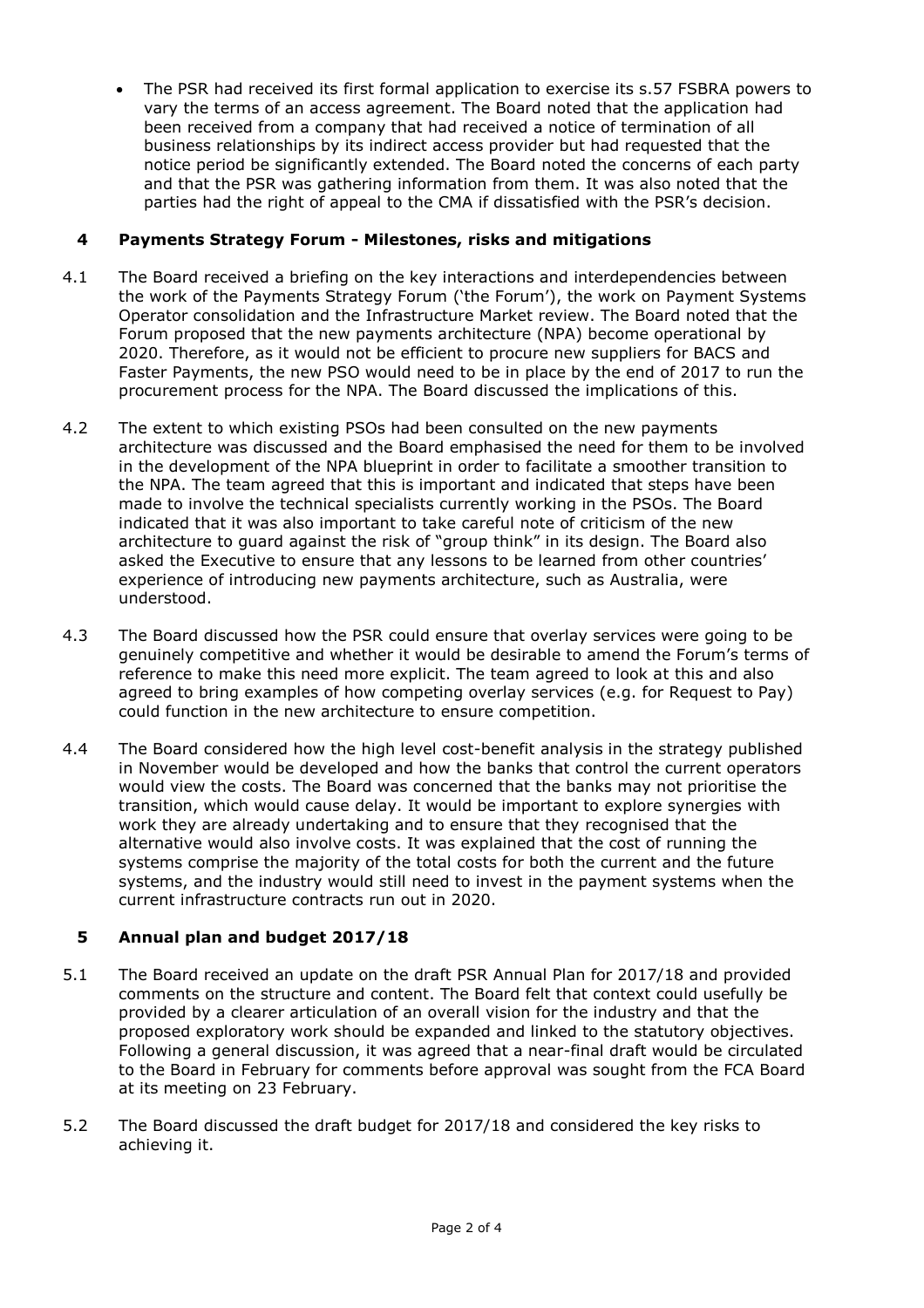#### **6 Second Payment Services Directive (PSD2) - Approach to monitoring and enforcement**

- 6.1 The Board noted that HM Treasury intends to transpose PSD2 into UK legislation by means of the proposed Payment Services Regulations 2017 (PSRs 2017). It is proposed that the PSR will be the responsible authority for four of the regulations in the PSRs 2017, namely regulations 61, 103, 104 and 105.
- 6.2 The Board noted that the PSR's responsibilities under PSD2 related mainly to access to payment systems, and that the PSR already had to have regard to the access provisions in FSBRA. The PSR was therefore aligning the application of the FSBRA provisions with the requirements of PSD2 as far as possible to facilitate a smooth transition. The Board recognised that the PSR would need to articulate clearly the differences between its powers under PSD2 and under FSBRA.
- 6.3 The Board also agreed that it would be desirable for the PSR to issue guidance on its approach to monitoring compliance with those regulations within the PSRs 2017 for which it will be the responsible authority. The Board agreed with the Executive's recommendations that its approach to compliance with regulations 61, 104 and 105 should be primarily led by complaints received from users, but was of the view that the approach for regulation 104 should be supported by a requirement for firms to provide information on their approach to these issues at the outset of the regulation coming into effect. This would serve as a baseline against which we could assess any complaints. The Board agreed with the proposals the operators should be required to produce annual compliance reports in respect of regulation 103.
- 6.4 The Board requested further detail of the proposed approach and emphasised the need for the approach document issued by the PSR to be clear where reliance will be placed on self-attestation or inspection to monitor compliance.

#### **7 Payment System Resilience**

- 7.1 The Board discussed the role of the PSR in respect of the resilience of the payment systems. It noted that in view of the roles of the Bank of England and the FCA, the PSR would not expect to take the lead in the event of any incident, but would expect to be informed and involved in any discussions regarding regulatory action. The Board noted that roles and responsibilities had been discussed with the Bank and the FCA both in general and in the particular case of cyber-resilience.
- 7.2 The Board discussed the resilience of Payment Service Providers more generally. It noted that this was primarily a matter for the FCA and suggested that the FCA Board be requested to consider the supervisory approach on resilience for new or non-bank Payment Service Providers.

#### **8 Papers for noting**

- 8.1 The Board noted the PSR Executive Committee minutes.
- 8.2 The Board noted the forward agenda.

There being no further business, the meeting closed.

**Simon Pearce** Company Secretary